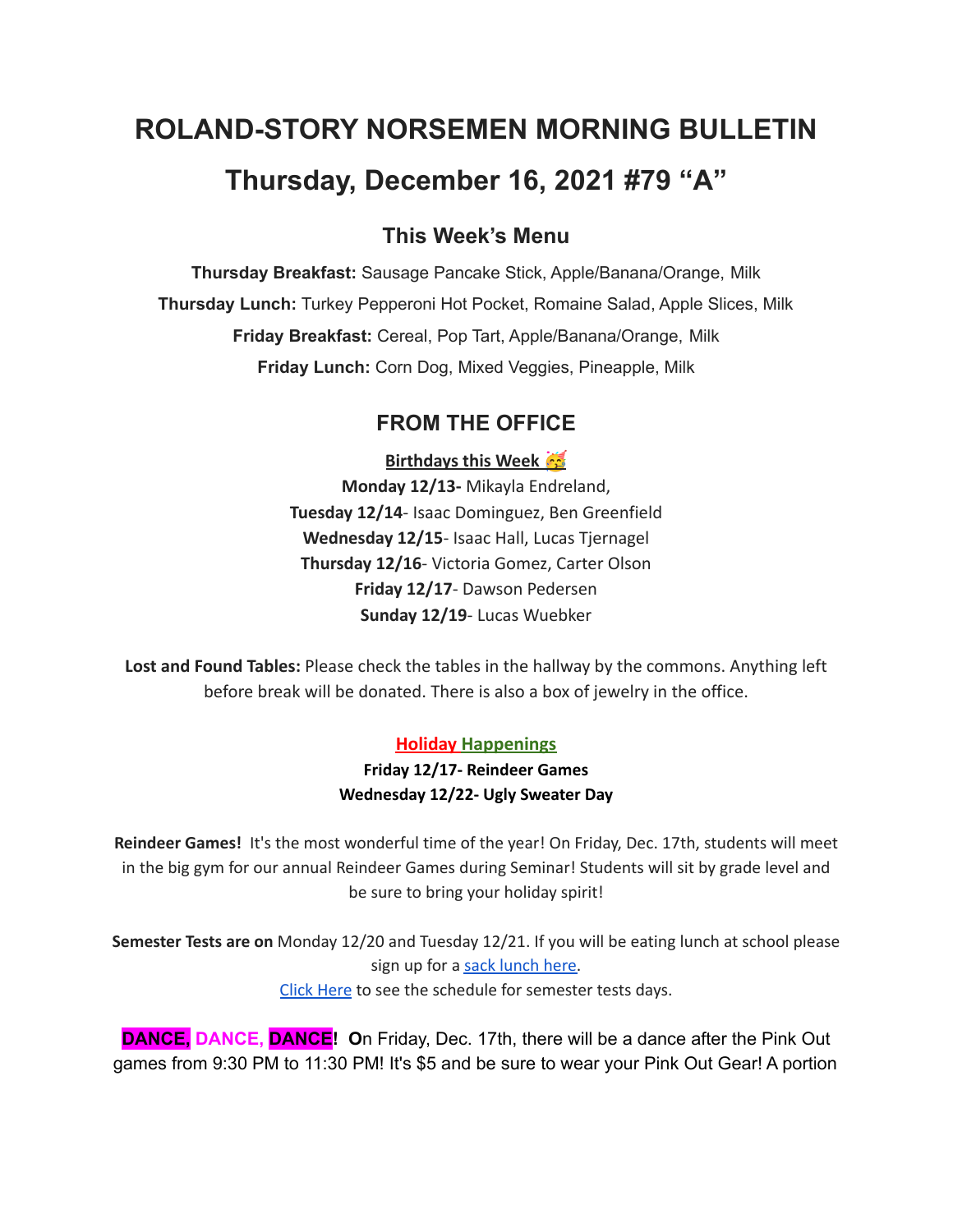of the proceeds will go to the Pink Out donations! Guests must be registered through the office!

**Senior Pictures for the Yearbook:** Please send your senior picture that you want in the yearbook to Mr. Higginbottom by Winter Break. **[phigginbottom@roland-story.k12.ia.us](mailto:phigginbottom@roland-story.k12.ia.us)**



### **[COUNSELOR](https://docs.google.com/document/d/1vmwczNPbDzXe9vFaG5LJMQ7NYDv-i4oQJHybqA65TUc/edit?usp=sharing) FOLDER (9-12)-Click here**



**Do you like working with mechanics?** Check out this great educational and career opportunity. There is a program in Boone. See Mrs. Heisterkamp. <https://vanwall.com/tech-programs/>

## **Scholarships**

[StudentScholarships.org](https://drive.google.com/file/d/1cHb9nmjbM_KTmxsJMZ9qrM2AN8PnELNo/view?usp=sharing) Newsletter 1) Equitable Excellence Scholarship- \$20,000 due 12/17 2) You Deserve It Scholarship- \$2,222 due 12/29 3) Terry Crews "Creative Courage" Scholarship- \$20,000 due 1/12 4) United States JCI Senate Foundation Scholarships- \$1,000 due 1/14 5) Dr. Meme Heineman Scholarship- \$6,000 due 1/14 6) Hunnicutt Law Group Scholarship- \$1,000 due 1/15 7) Washington Crossing Foundation Scholarship- \$5,000 due 1/15 8) Mensa US Scholarship- \$2,500 due 1/15 9) Asian and Pacific Islander American Scholarship- \$20,000 due 1/26 10) ULTATEL Scholarship Grant- \$2,500 due 1/31 11) Play Scholars Helping Collars Scholarship- \$1,500 due 2/28 12) KnowBe4 Women's Scholarship- \$10,000 due 2/28